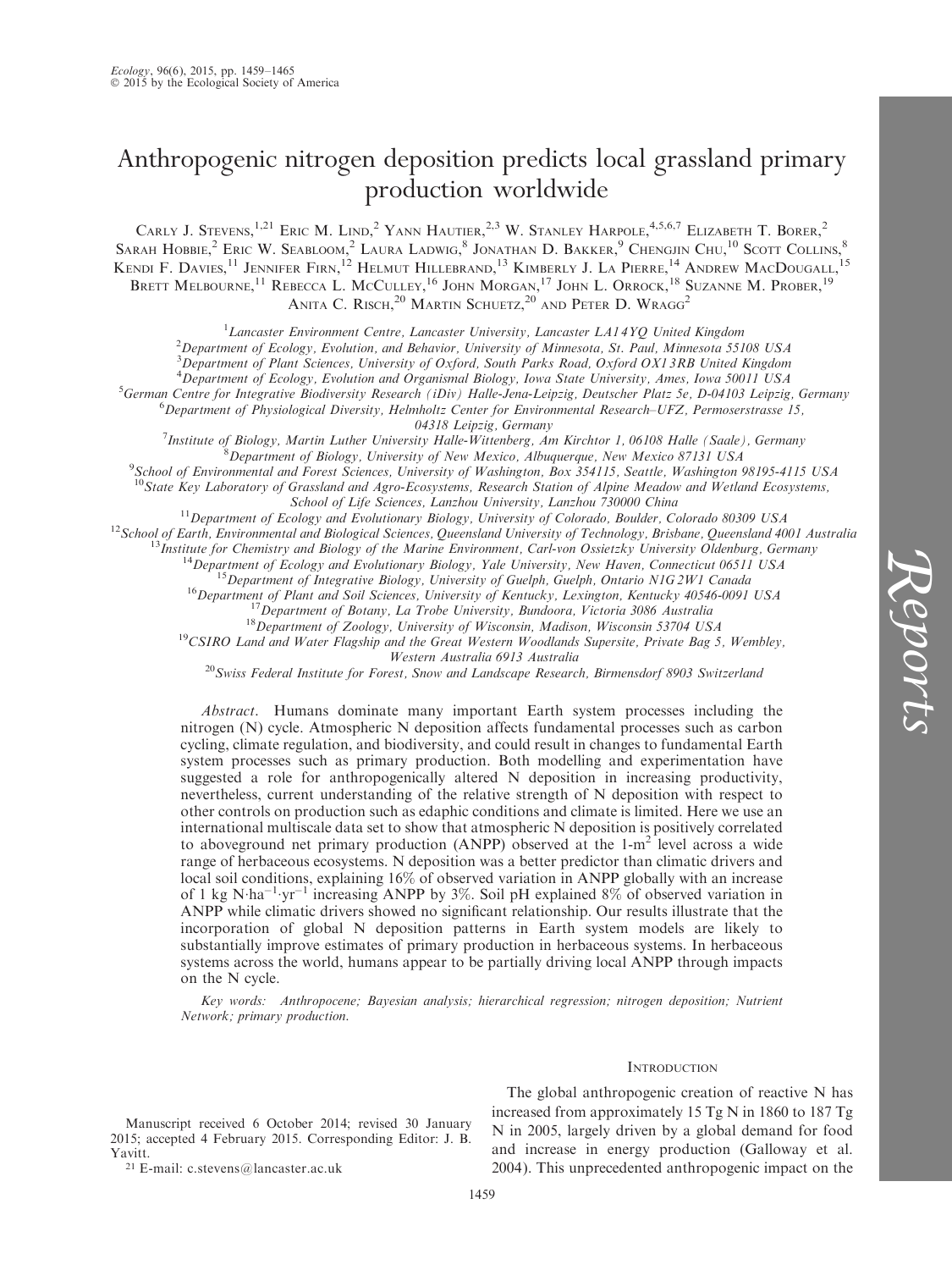global N cycle has exceeded recommended boundaries that ensure resilience of Earth system functioning (Rockström et al. 2009). This reactive N enters the N cycle through agricultural and industrial activity, eventually resulting in increased atmospheric N deposition, which can alter fundamental processes such as carbon cycling, climate regulation, and biodiversity (Sutton et al. 2011). This anthropogenically created N also leads to changes in biogeochemical cycles; in particular, availability of mobile forms of N in the soil are increased, rates of N turnover through processes such as decomposition, mineralization, and nitrification are altered, N is lost to downstream systems via leaching, and ammonia volatilization and denitrification are increased (Sutton et al. 2011). N deposition can acidify soils leading to further impacts on biogeochemical cycling such as changes in the availability of metals (Tyler and Olsson 2001) and in enzyme activity (Sinsabaugh et al. 2008). Furthermore, atmospheric N deposition can have serious, negative consequences for biodiversity (Stevens et al. 2004, Clark and Tilman 2008).

Theoretical and empirical models (Vitousek and Howarth 1991) have emphasized that plant production should be limited in part by the supply of biologically available N. Local experiments in herbaceous systems confirm that in many cases primary productivity increases in response to N addition (e.g., Fenn et al. 2003, Clark and Tilman 2008, Hautier et al. 2009, Phoenix et al. 2012). In forest ecosystems, N deposition is thought to be a major driver of carbon sequestration in part through increased tree growth rates (Thomas et al. 2010). However, in contrast to herbaceous systems, tree death has been associated with N deposition due to nutrient imbalances, loss of mycorrhizal associations and interaction with secondary stressors (Aber 1992, Erisman and De Vries 2000). Whether or not these same feedbacks occur, there is considerable potential for changes in ANPP in grassland ecosystems impacted by anthropogenic N since primary production in most grasslands is limited in part by the supply of biologically available N (Vitousek and Howarth 1991).

Earth systems models generally account for effects of regional temperature and precipitation, atmospheric  $CO<sub>2</sub>$ , photosynthetically active radiation, and vegetation type to estimate global patterns of ANPP (Lauenroth 1986). Given the considerable perturbation of the global N cycle, it is likely that N deposition is impacting global ANPP, but only recently have these dynamics been considered explicitly with respect to global carbon cycles (Zaehle 2013), and uncertainty remains on the relative influence of this reactive N on productivity. For instance, three of the global carbon cycle models in the most recent Intergovernmental Panel on Climate Change report include reactive N dynamics (including N deposition), but seven others do not (Ciais et al. 2013). The link between primary production and atmospheric N is further obscured because of a

fundamental mismatch of scales between measurements and drivers of ANPP. ANPP can be influenced by local edaphic conditions as well as by large-scale climatic forces, greatly complicating clear inference. Metaanalyses have linked terrestrial NPP and experimental N manipulation have demonstrated increases in NPP with increasing N addition (LeBauer and Treseder 2008, Lee et al. 2010). As such, although primary production is inherently linked to the carrying capacity of the biosphere, and anthropogenic N deposition has the potential to influence global ANPP, it is not well known how ambient N deposition drives terrestrial ANPP at a global scale and whether the influence of atmospheric N, if it exists, rivals the influence of well-known drivers of ANPP such as temperature and precipitation, or local soil properties. Although understanding the forces that drive biological productivity of herbaceous systems are critically important, and global models have indicated a strong role for N deposition (Zaehle 2013), these relationships have not been empirically evaluated because we generally lack globally distributed data sets collected at the local scale using consistent protocols.

To address this knowledge gap, we combined a coherent global model of atmospheric N deposition, long-term, site-level, climatic data, and fine-scale  $(1-m^2)$ productivity estimates taken in herbaceous systems worldwide. Specifically we asked, does atmospheric N deposition predict locally observed grassland production? And if so, how does the strength of this N deposition effect compare to other known drivers of production such as climatic variables at the site level, and edaphic conditions at the plot level?

# **METHODS**

# Data collection

We used biomass production data from 42 sites on four continents (Fig. 1), which are members of the Nutrient Network Global Research Cooperative (Appendix B: Table B1). Each site is dominated by lowstatured, primarily herbaceous vegetation located in a patch of at least  $1000 \text{ m}^2$  of relatively homogeneous vegetation while representing the heterogeneity characteristic of the given site. Vegetation is representative of each region, comprising a very broad range of herbaceous communities including annual and perennial grasslands, prairies, alpine meadows, old fields, savannas, and salt marshes. At each site,  $5 \times 5$  m plots were established (mode 30, range 8–60 plots). Growing season peak standing crop was estimated destructively by clipping all aboveground biomass of plants rooted within two  $0.1 \times 1$  m strips within each plot. Thirty sites were harvested in 2007, seven sites in 2008, three sites in 2009, and two sites in 2010. Biomass was sorted into current (live and recently senescent material) and previous years' growth to give aboveground net primary production (ANPP; Lauenroth et al. 2006) and total biomass (all clipped material). For shrubs and subshrubs (dwarf shrubs), all leaves and current year's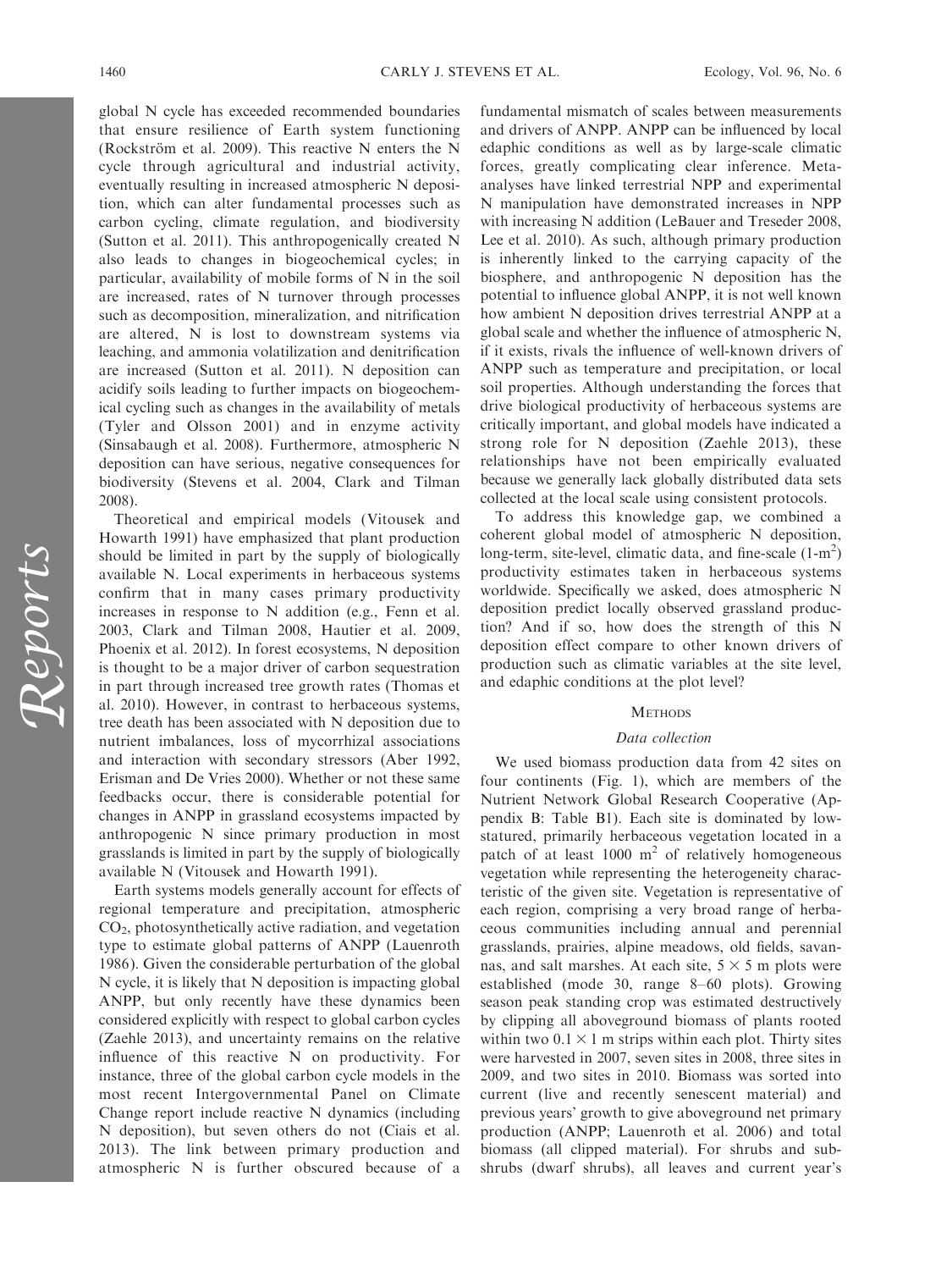



FIG. 1. Map of modeled N deposition rates at sites used in study. Circles indicate the Nutrient Network sites used in the analysis. Further details of sites are given in Appendix B: Table B1.

stems were collected. All biomass was dried at  $60^{\circ}$ C for 48 hours, and weighed to the nearest 0.01 g. From the cleared biomass strip, a soil sample was taken (three 2.5 cm diameter cores to 10 cm depth, approximately 150 g), dried to constant mass and analyzed for pH, percent total C, percent total N, and P (ppm). Full details of Nutrient Network methods can be found in Borer et al. (2014).

Site location (latitude and longitude) was used to determine total atmospheric N deposition (kg  $N \cdot ha^{-1} \cdot yr^{-1}$ ) based on modeled output of Dentener (2006) for the year 1993. The modeled output uses a global three-dimensional chemistry-transport model, emissions estimates and projected climate scenario data (Dentener 2006). The model has a cell size of  $5^\circ$ longitude ( $\sim$ 555 km at the equator) by 3.75° latitude  $(-407 \text{ km})$ . The large cell size and mismatch between the sampling year and N deposition estimates limits the accuracy of the model application to a single site, as does the discrepancy between the year of the model and the year of data collection but the data set remains the most coherent, directly comparable global data set for analysis of N deposition patterns.

Estimates of climatic covariates known or thought to influence plant production were also obtained. Mean annual precipitation (MAP, mm) and mean annual temperature (MAT,  $^{\circ}$ C) were derived from WorldClim (Hijmans et al. 2005) and annual potential evapotranspiration (PET, mm) was taken from the CGIAR-CSI Global PET database (Zomer et al. 2008) based on site location.

# Data analysis

Effects of climate, elevation, edaphic conditions, and atmospheric N deposition on ANPP were estimated using multilevel regression modeling in a hierarchical Bayesian framework. This framework, unlike traditional variance components analysis or mixed-effects models, allows direct comparisons of effect sizes across scales (e.g., plot- vs. site-level predictors; Hector et al. 2011). Due to high collinearity (Pearson  $r = 0.85$ ) between MAT and PET we used only PET in the final model; a similar model with a principal components axis capturing  $>90\%$  of the variation in MAT and PET yielded equivalent results. Explanatory variables were normalized (scaled and centered around 0) to allow for meaningful comparisons of effect sizes (coefficients of variation for each predictor are provided in Appendix B: Table B2). Plot-level variables (soil nutrients and pH) were modeled as linear predictors of ANPP (log-transformed live biomass) at the plot level. Site-level variables (MAP, PET, elevation, and N deposition) were modeled as predictors of the site intercept (expected mean ANPP) and predictors of the slopes of the plot level edaphic predictors. Thus the slope of the relationship between each soil variable and ANPP could differ by site, and could interact with site-level predictors. The slopes of plot-level predictors were also allowed to covary within sites, and the strength of this covariance was quantified across all sites. We implement-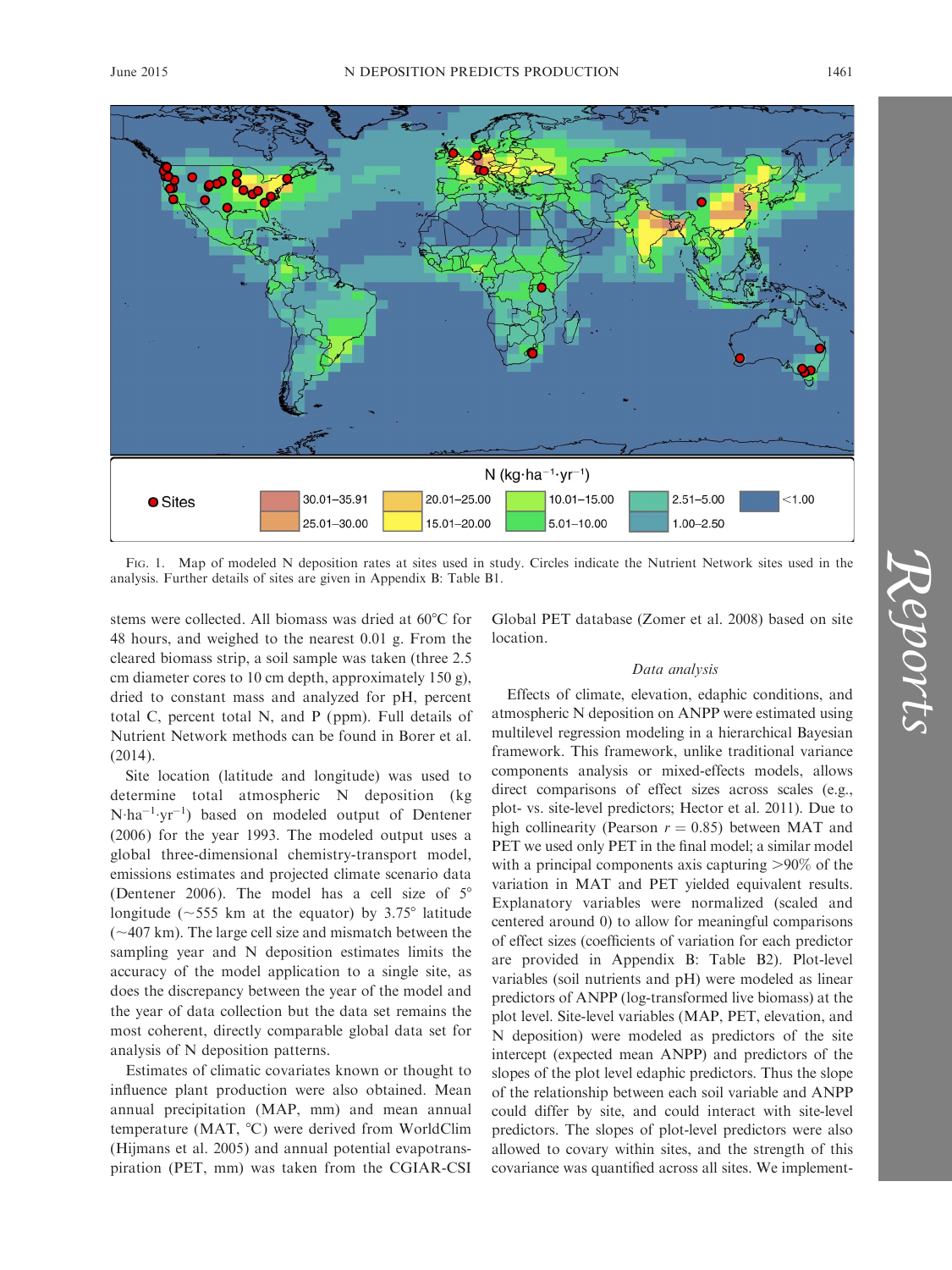

FIG. 2. Standardized effect size estimates of multiscale predictors of aboveground net primary production (ANPP). Shown are probability distributions of effect of predictors on observed production (on log-linear scale) drawn from posterior distribution of multilevel model. Points are mean standardized effect estimate, thick bars are 68% credible intervals, thin bars are 95% credible intervals. Predictors with 95% credible intervals that do not include zero are considered significant effects and denoted by daggers (-). Abbreviations are PET, potential evapotranspiration; MAP, mean annual precipitation.

ed this model using JAGS and the R2jags package in R v3.0.2 (R Development Core Team 2013), running three independent Markov chain Monte Carlo (MCMC) simulations of 100 000 steps, discarding the first 5000 iterations and sampling 1 in 200 of the remaining realizations of the posterior probabilities. This gave a combined total of 1425 samples from the posterior distribution. Convergence in parameter estimation was confirmed by visually examining trace plots of chain iterations, and by ensuring Gelman-Rubin statistic values were less than 1.1. Posterior prediction model error checking and a Bayesian  $P$  value close to 0.5 also indicated appropriate model fit (Appendix B: Fig. B1). Significance of predictor slopes was determined by 95% posterior credible intervals that did not include zero. Further details of the modeling process are available online in Appendix A.

# **RESULTS**

Climatic variables like PET and MAP are typically used as predictors of ANPP (Lauenroth 1986) but we found that the N deposition provides predictive power approximately twice as effective as the strongest conventional climate predictors, and strikingly, N deposition as estimated in the global model has stronger mean explanatory power of fine-scale primary production than any of the plot-level edaphic conditions (Fig. 2). Grassland ANPP was associated with increasing N deposition, and with decreasing soil pH, across the global data set (Figs. 2 and 3). Each additional unit of N deposition (kg  $N \cdot ha^{-1} \cdot yr^{-1}$ ) corresponded to a roughly 3% increase in ANPP (Fig. 3a). While N deposition rate was negatively correlated with PET ( $r = -0.32$ ,  $P = 0.04$ on scaled and centered data), and positively correlated with MAP ( $r = 0.33$ ,  $P = 0.03$ ), models without N deposition did not recover PET or MAP as global

predictors of ANPP and had a significantly worse fit than those including N deposition (Appendix B: Fig. B1). Removing the highest N deposition site (Germany) did not result in a loss of this relationship (Fig. B2). On the SD scale (the square roots of the variance components, to allow comparison of effects across levels (Hector et al. 2011), N deposition explained 16% of variation in ANPP, suggesting that N deposition has become an important driver of global herbaceous production (Schulze 1989). The relationship between ANPP and N deposition did not appear to saturate or switch to become negative at high levels of N deposition. A further 8% of variation in ANPP was explained by soil pH across all observations, though within-site relationships differed widely (Fig. 3b). Soil pH can be reduced by N deposition but is also driven by a range of other factors including underlying geology. However, there were no statistical interactions between the N deposition and pH effects, meaning within-site pH influence on production did not change predictably with N deposition level (Fig. B3). Other predictors explained similar levels of variation (MAP, elevation, and PET each 7%; soil C 7%; and soil P and N each 5%).

Regional analysis shows that although MAP was not a universal predictor of productivity, it was a good predictor of productivity variation in some regions (Appendix B: Fig. B5). In contrast, the clear effect of N deposition on ANPP was positive across sites within region as well as globally (Fig. B5).

#### **DISCUSSION**

The lack of relationship between ANPP and rainfall (MAP) or evapotranspiration (PET) with ANPP seems at first to contradict well-known relationships (Lauenroth et al. 2006). Upon inspection, MAP is a good predictor of productivity variation in some regions,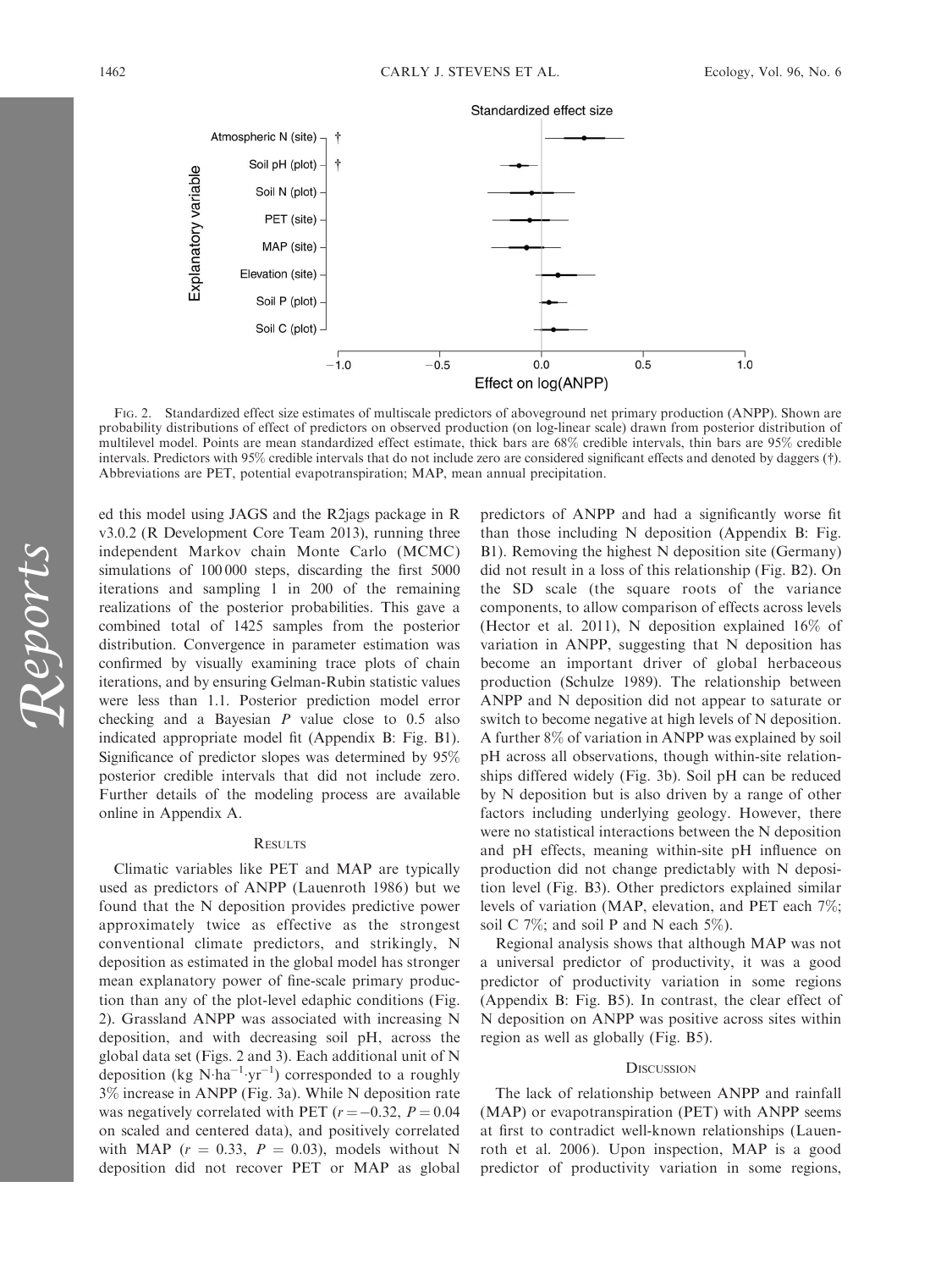



FIG. 3. Bivariate relationships of significant predictors. Aboveground live biomass (ANPP, measured as  $g/m^2$ ), shown in relation to (a) site-level atmospheric N deposition and (b) plot-level soil pH. In (a), points are modeled site mean intercept values  $\pm$ SE; in (b), points are observed plot-level production. Solid lines are slopes of effects estimated from a multilevel model, estimated at the mean of other site-level predictors (e.g., N deposition effect is shown for sites at global mean MAP and PET). Dashed lines in (b) are within-site trend lines. Shaded regions depict  $\pm$  SE of the slope estimates.

namely the grasslands of central North America and Australia (Appendix B: Fig. B5). However these data span multiple regions and influences of climatic variables can differ strongly by region, making it difficult to discern in global analyses (O'Halloran et al. 2013). Although this data is from a limited number of sites and some sites are geographically clustered they span a broad range of climatic conditions (mean annual temperature  $0.3^{\circ}-22.1^{\circ}$ C; Mean annual precipitation 252–2072 mm; Table B1) so it seems likely that relationships observed reflect global patterns. In dry regions, the effect of N deposition may only be apparent in wetter years; thus it is likely that our statistical model under-predicts the response in wet years but overpredicts it in dry years. Under a changing climatic regime this climatic variation may impact on effects of N deposition in some parts of the world. The climatic variability reinforces the importance of our finding of the general role of N deposition on ecosystem production across herbaceous-dominated ecosystems worldwide.

In contrast to the regional contingency in precipitation effects, the effect of N deposition on grassland ANPP was positive across sites within region as well as globally (Fig. B6). The effect of N deposition may be due to several mechanisms. Most directly, the addition of N will result in an increase in productivity if N is the limiting nutrient. Nitrogen availability and uptake is critical to photosynthesis and consequently plant growth (Chapin et al. 2011). Nitrogen can also increase allocation of resources to aboveground growth by plants resulting in more aboveground biomass (Levin et al. 1989, Johnson et al. 2008). Over time, species composition can also be altered as a consequence of N addition and the resulting impact on ANPP (Isbell et al. 2013). This result has important implications for how scientists view Earth system functioning. Experimental work has demonstrated the close relationship between N deposition and ANPP, biodiversity, and soil chemistry (Stevens et al. 2004, Clark and Tilman 2008, Bobbink et al. 2010), and earth systems models are beginning to incorporate these dynamics (Zaehle 2013). Because increases in  $N$  deposition and atmospheric  $CO<sub>2</sub>$  are occurring in parallel over time and can interact in their effect on soil N availability and aboveground productivity, it is particularly important to understand how and where N limits plant response to climate change. While this is an active area of model development, N deposition is not currently included in the majority of Earth system models used by the IPCC (Ciais et al. 2013). Especially given the high global cover of grassland biomes, the influence of N deposition on grassland ANPP demonstrated here should continue to be a focus of development for models of Earth systems in the Anthropocene.

Soil pH was a second important driver of productivity. Soil pH has important influences over the species pool at a given site (Schuster and Diekmann 2003), the availability of nutrients and potentially toxic metals (Tyler and Olsson 2001), and soil the microbial community (Fierer and Jackson 2006). All of these factors could influence the productivity of grassland vegetation. Acid sites were more productive in this model, which is contrary to expectations but may be due to the low frequency of highly acidic sites where we may expect to see lower productivity (mean soil pH 4.02– 8.34, only two sites  $pH < 5.00$ ).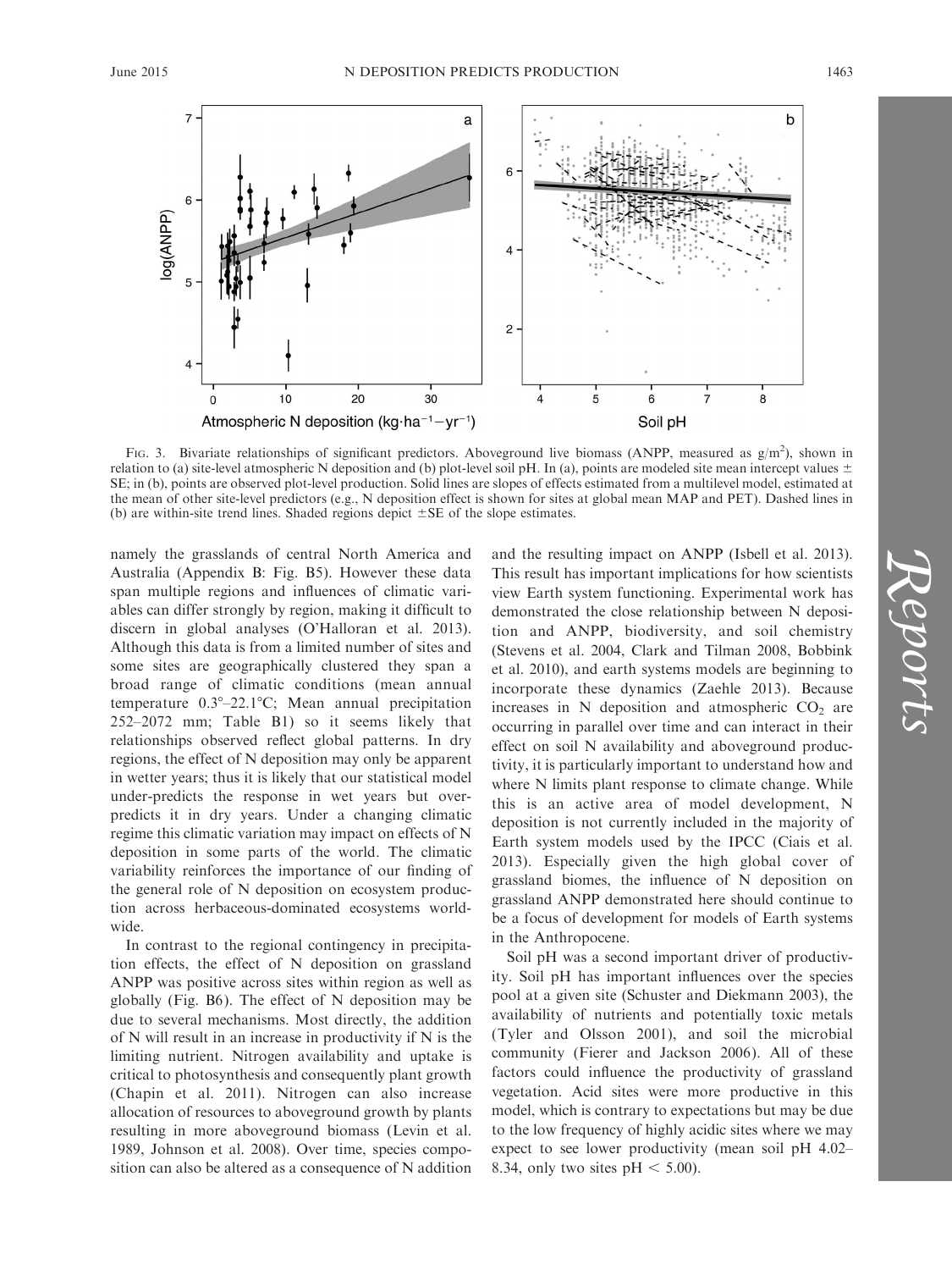Reports

By the year 2050, Dentener (2006) predicts increased N deposition in many parts of the world including South America, southern Africa, and much of Asia. Within these regions are several grasslands of high biodiversity and conservation importance such as the Cerrado and Pampas of South America, the steppe grasslands of Asia, and savannah grasslands of Africa and Asia. In the absence of other limiting factors, we may expect production in these regions to increase in response to additional N deposition with implications for vegetation species composition, land management, and food webs. In areas where deposition is already high, we would expect that further increases in ANPP would be constrained by increased limitation of other resources with the potential for a change to limitation by phosphorus or other factors (Elser et al. 2009). In vegetation dominated by woody species (e.g., forest or woodland ecosystems), experimental evidence for increasing ANPP in response to N deposition is controversial (Magnani et al. 2007, Sutton et al. 2008) but inventory data from across the United States indicates small increases in ANPP during the 1980s and 1990s compared to preindustrial conditions (Thomas et al. 2010). This suggests that increases in ANPP observed here may be more generally applicable.

Depending on the in the impacts of N deposition on the processes associated with carbon cycling, an increase in ANPP with increasing N inputs could contribute to carbon sequestration on a global scale (Pregitzer et al. 2008). Grasslands cover 40% of the Earth's land surface and store approximately 34% of terrestrial ecosystem C (Lal 2001), therefore even small changes in biomass production and the accumulation of carbon in grassland soils could have global consequences. However, evidence to support an increase in carbon storage associated with N deposition in herbaceous systems is currently mixed (Liu and Greaver 2010), partly because the N and C cycles are highly coupled, with N deposition potentially having impacts on both decomposition and productivity, and because these effects are affected by climate (Hyvönen et al. 2007).

The results presented here clearly demonstrate that anthropogenic activities leading to increased N deposition are having a far-reaching effect on our planet. These effects are not captured in standard climatic measures such as MAT or PET, thus, the variation in primary production due to N deposition rates should be explicitly included in future global change models, and examined for its potential consequences for biodiversity, species composition, and other important ecosystem functions.

#### ACKNOWLEDGMENTS

This work was generated using data from the Nutrient Network experiment, funded at the site scale by individual researchers. Coordination and data management have been supported by funding to E. T. Borer and E. W. Seabloom from the National Science Foundation Research Coordination Network (NSF-DEB-1042132) and Long Term Ecological Research (NSF-DEB-1234162 to Cedar Creek LTER) programs, and the Institute on the Environment (DG-0001-13). We also thank the Minnesota Supercomputer Institute for hosting project data and the Institute on the Environment for hosting Network meetings. C. J. Stevens and E. M. Lind contributed equally to this work.

### LITERATURE CITED

- Aber, J. 1992. Nitrogen cycling and nitrogen saturation in temperate forest ecosystems. Trends in Ecology and Evolution 7:220–224.
- Bobbink, R., et al. 2010. Global assessment of nitrogen deposition effects on terrestrial plant diversity: a synthesis. Ecological Applications 20:30–59.
- Borer, E. T., W. S. Harpole, P. B. Adler, E. M. Lind, J. L. Orrock, E. W. Seabloom, and M. D. Smith. 2014. Finding generality in ecology: a model for globally distributed experiments. Methods in Ecology and Evolution 5:65–73.
- Chapin, F. S., III, P. A. Matson, and P. Vitousek. 2011. Principles of terrestrial ecosystem ecology. Springer, New York, New York, USA.
- Ciais, P., et al. 2013. Carbon and other biogeochemical cycles. In T. F. Stocker, D. Qin, G.-K. Plattner, M. Tignor, S. K. Allen, J. Boschung, A. Nauels, Y. Xia, V. Bex, and P. M. Midgley, editors. Climate change 2013: the physical science basis. Contribution of Working Group I to the Fifth Assessment Report of the Intergovernmental Panel on Climate Change. Cambridge University Press, Cambridge, UK.
- Clark, C. M., and D. Tilman. 2008. Loss of plant species after chronic low-level nitrogen deposition to prairie grasslands. Nature 451:712–715.
- Dentener, F. J. 2006. Global maps of atmospheric nitrogen deposition, 1860, 1993, and 2050. Data set. Oak Ridge National Laboratory Distributed Active Archive Center, Oak Ridge, Tennessee, USA.
- Elser, J. J., T. Anderson, J. S. Baron, A.-K. Bergstrom, M. Jansson, M. Kyle, K. R. Nydick, L. Steger, and D. O. Hessen. 2009. Shifts in Lake N:P stoichiometry and nutrient limitation driven by atmospheric nitrogen deposition. Science 326:835–837.
- Erisman, J. W., and W. De Vries. 2000. Nitrogen deposition and effects on European forests. Environmental Reviews 8: 65–93.
- Fenn, M. E., et al. 2003. Ecological effects of nitrogen deposition in the Western United States. BioScience 53: 404–420.
- Fierer, N., and R. B. Jackson. 2006. The diversity and biogeography of soil bacterial communities. Proceedings of the National Academy of Sciences USA 103:626–631.
- Galloway, J. N., et al. 2004. Nitrogen cycles: past, present, and future. Biogeochemistry 70:153–226.
- Hautier, Y., P. A. Niklaus, and A. Hector. 2009. Competition for light causes plant biodiversity loss after eutrophication. Science 324:636–638.
- Hector, A., T. Bell, Y. Hautier, F. Isbell, M. Kéry, P. B. Reich, J. Van Ruijven, and B. Schmid. 2011. BUGS in the analysis of biodiversity experiments: species richness and composition are of similar importance for grassland productivity. PLoS ONE 6:e17434.
- Hijmans, R., S. Cameron, J. Parra, P. Jones, and A. Jarvis. 2005. Very high resolution interpolated climate surfaces for global land areas. International Journal of Climatology 25: 1965–1978.
- Hyvönen, R., et al. 2007. The likely impact of elevated  $[CO_2]$ , nitrogen deposition, increased temperature and management on carbon sequestration in temperate and boreal forest ecosystems: a literature review. New Phytologist 173:463– 480.
- Isbell, F., P. B. Reich, D. Tilman, S. E. Hobbie, S. Polasky, and S. Binder. 2013. Nutrient enrichment, biodiversity loss, and